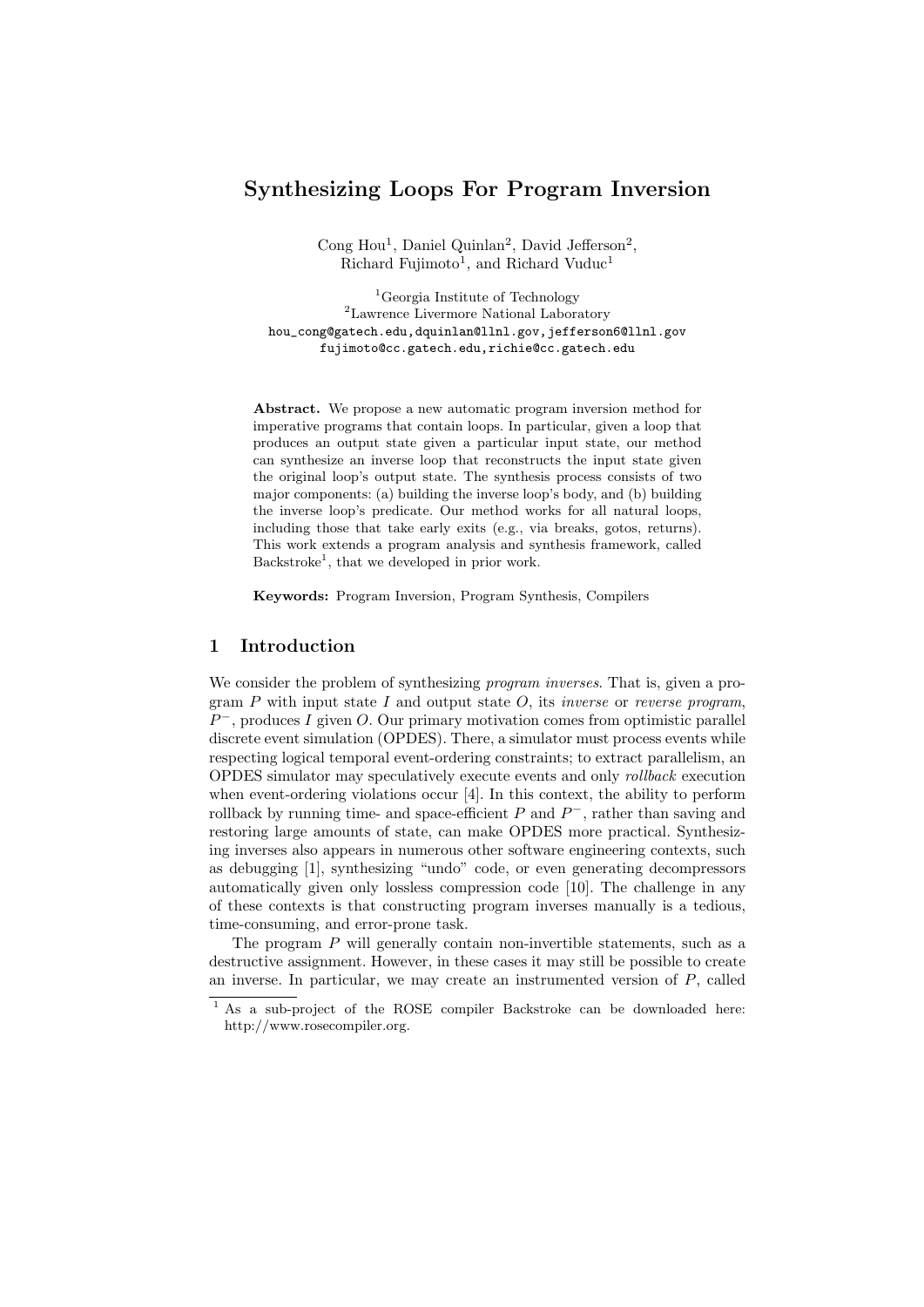the *forward program*,  $P^+$ , with semantics-preserving changes so that it becomes possible to construct  $P^-$  from  $P^+$ . We then replace executions of P with  $P^+$ . For instance, suppose P overwrites a variable v. We may construct  $P^+$  so that it saves the value of v prior to overwriting it. Then,  $P^-$  need only restore the saved value to recover v's prior value. In this case,  $P^+$  produces extra outputs, which we denote by  $S$ . Indeed, even if  $P$  is theoretically reversible without requiring extra output, we may nevertheless need to generate  $S$  due to fundamental technical limits on program analysis.

This paper extends our prior compiler-based program inversion framework, called Backstroke [3], to handle the case of programs with loops. As a concrete introductory example, consider the following program on the left, which takes as input an integer  $n \geq 0$  and produces the output,  $s \leftarrow \sum_{i=0}^{n} i$ :

| $s = 0$ ;         | $n = 0$ :         |
|-------------------|-------------------|
| while $(n > 0)$ { | while $(s > 0)$ { |
| $s = s + n$ ;     | $n = n + 1$ ;     |
| $n = n - 1$ ;     | $s = s - n;$      |
|                   |                   |

Our goal is to construct an inverse  $P^-$  that recomputes n given s, as shown above on the right. Our initial work on Backstroke proposed two new intermediate program representations, which we call the *value search graph* and *route* graph representations. However, these representations could not represent loop structure and hence could not generate the inverse shown above. The method of this paper can; additionally, it can recognize certain special cases where synthesis of an explicit forward program  $P^+$  can be avoided, as is the case in this example. Such special cases are often a requirement in general software engineering (as opposed to OPDES) contexts.

The above example is special in that the loop has single-entry and singleexit points. Consequently, in the usual control-flow graph (CFG) analysis used inside a compiler, the loop's inputs and outputs are easy to identify and program analysis becomes simpler, because the compiler may analyze the loop in relative isolation from the rest of the program. To handle more complex loops, such as those with multiple exits via break or return, we show how we can modify the CFG to reduce it to the preceding simpler form (Section 3.2). Thus, our method readily applies to the class of so-called *natural* loops.

Note that we use the terms, "program inverse" and "program inversion," even though strictly speaking an inverse for  $P$  (as opposed to the instrumented forward program,  $P^+$ ) may not exist. Nevertheless, this terminology is standard in our OPDES context, so we adhere to it in this paper [11].

# 2 Prior Foundations: Value Search and Route Graphs

Our work on program inversion for loops builds on a program analysis and synthesis framework that we developed in our prior work. As noted previously, the framework comprises two novel intermediate program representations, which we refer to as *value search graph* and *route graph* [3]. This section summarizes the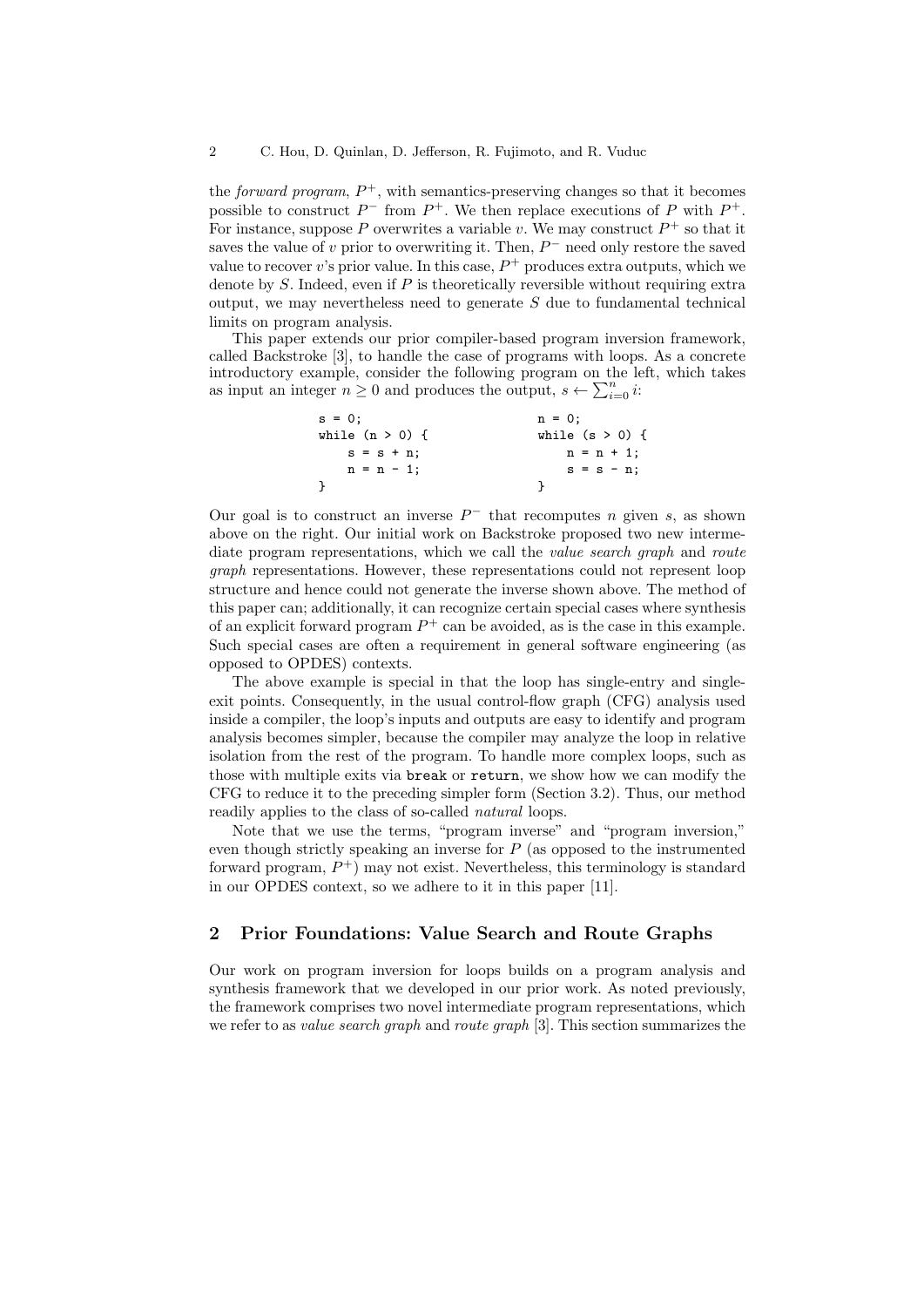key ideas behind these representations, explaining how we use them to construct both forward and reverse programs. (Please see our earlier paper for all the formal details [3].) Section 3 describes our extensions for loops.

The basic program inversion workflow in our framework is as follows. Given P, we first translate the program into a standard compiler intermediate program representation known as single static assignment (SSA) form [2]. From the SSA form, we construct a value search graph (VSG) [3]. The problem of finding a forward or reverse program becomes a combinatorial search problem on the VSG. The result of this search is a subgraph of the VSG, which we call a route graph (RG) [3]. There may be many such search results, each of which is a particular forward or reverse program. Lastly, from the RG we synthesize the actual code that implements the forward or reverse program. The process is illustrated in Figure 1. We elaborate on the process and discuss the example next.

The VSG essentially expresses equality relations between values in the program. Given these relations, we can determine how values from the input I eventually relate to the values produced during the execution of the forward program  $P^+$ , such as the values in the output O. To get the relations, we first transform the program into SSA form. The SSA form is semantically equivalent to the original program but has the special property that each variable is defined only once. In the VSG, nodes represent constants, variables from the SSA, and operators (e.g., "+" or "−" operations); directed edges represent either equality or operand-operator relationships. Edges are also annotated with information about the control-flow paths on which the particular equality relation exists, allowing us to handle conditional branches. Lastly, if there is no way to retrieve a desired value from computational operations alone, we will need to save that value during the execution of  $P^+$  so we can later retrieve it in  $P^-$ . Such a *state* saving operation becomes an additional type of node in the VSG. Since state saving may incur both time and space overheads to  $P^+$ , we can add a suitable cost to each edge incident to the state saving node.

Given the VSG, we locate *target nodes*, which contain all values we wish to compute. For instance, if we want to build  $P^-$  and reconstruct a particular value from the original input  $I$ , the corresponding node for that value in the VSG becomes a target node. During the analysis of the VSG, some nodes will be considered *available*. For example, when building  $P^-$ , nodes containing constants, the state saving node, and final outputs  $O$  of the original program are available. Starting from the targets, we perform a path search through the VSG looking for available nodes. The result of this search is a subgraph of the VSG, which we call a route graph (RG). The search algorithm works in such a way that it guarantees each value is retrieved only once for each control flow graph (CFG) path. (The search for a RG that minimizes state-saving cost is NP-Complete, which our prior paper both proves and provides heuristics to find low-cost solutions [3].)

Finally, we generate  $P^+$  and  $P^-$  from the RG. In the RG, for each edge pointing to the state saving node, we will instrument  $P$  with a state saving statement storing the corresponding value. Also, we use a bit vector to record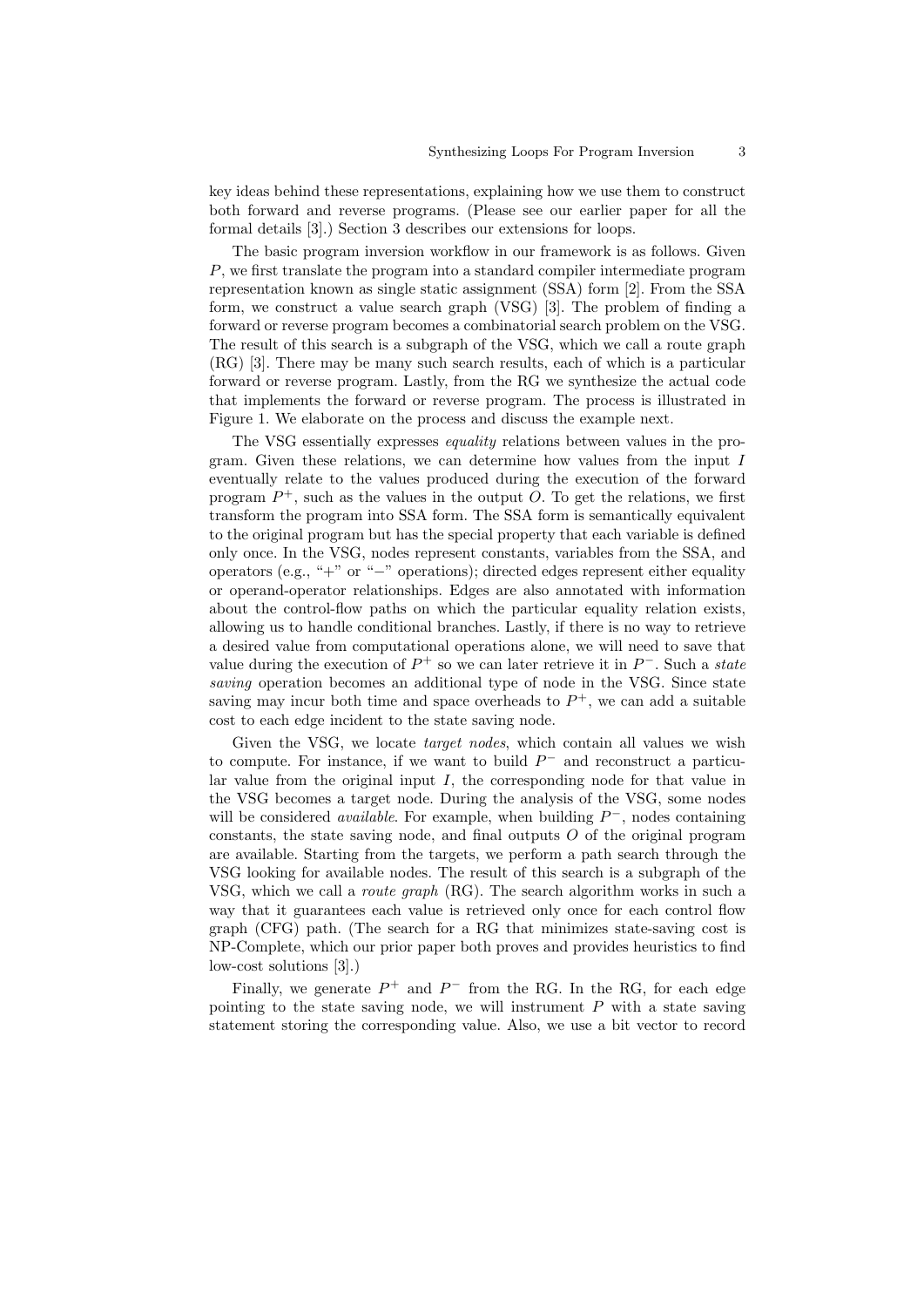the control flow paths in  $P$ . Then  $P^+$  is generated by instrumenting  $P$  with statements performing state savings and CFG path recording. To generate the reverse program  $P^-$ , we build a CFG for the reverse function from the RG, and  $P^-$  is generated from the CFG.



Fig. 1. (a) The original program. (b) The forward program. (c) The reverse program. (d) The CFG in SSA form. (e) The VSG. Nodes in bold are available nodes and all outgoing edges are removed from them. (f) The RG.

Figure 1 illustrates the entire process in a loop-free example. The original program is the function foo. The variables  $a$  and  $b$  are both inputs and outputs. The CFG in SSA form is shown in Figure 1(d). In SSA form, the input of this program are  $a_0$  and  $b_0$ , and the output are  $a_3$  and  $b_2$ ; note that the original variables have subscripts in SSA form, which are referred to as versions of the original variables. Observe that versioned variables are in the static program assigned only once. (Programs with loops will need special treatment and extension.) From the SSA CFG, we then build the VSG shown in Figure 1(e). The "SS" node is a special state-saving node. All outgoing edges from each available node shown in bold are removed since the search always ends at available nodes.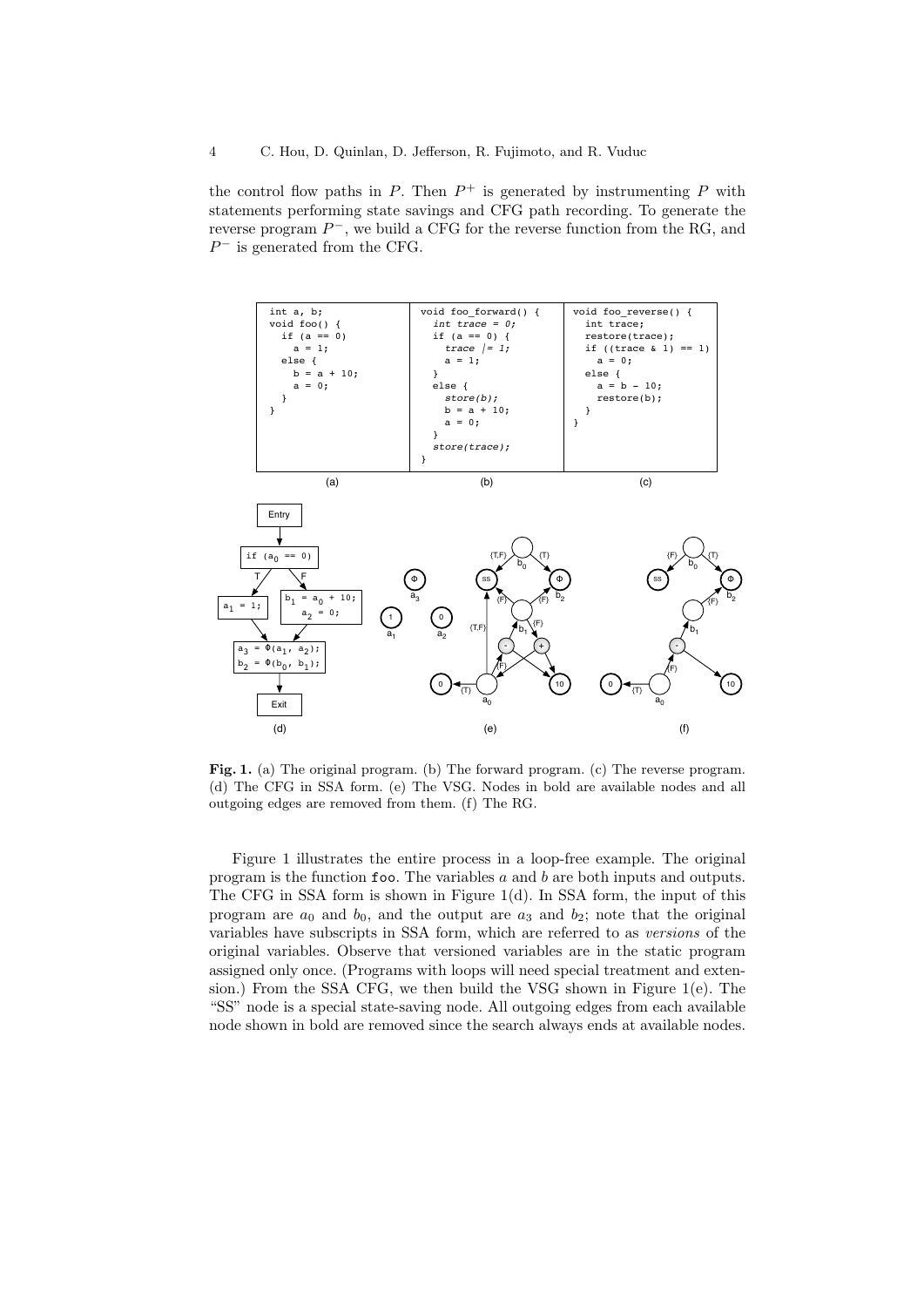Each equality relation (edge) is constrained by a set of CFG paths. Since there are only two paths in the program, we use  $T$  and  $F$  to represent the path passing through the true and false bodies, respectively. Our goal is to retrieve  $a_0$  and  $b_0$ , which is done by searching the VSG to find a way to get its value for each CFG path. The search result, which is the RG, appears in Figure 1(f). We build the forward and reverse programs, Figures 1(b) and (c), respectively, from the RG. (For details on this process, refer to our prior paper [3].)

# 3 Handling loops

Unmodified, our prior method as described in Section 2 cannot handle loops for two key reasons. First, a loop results in cyclic paths in the CFG, whereas our prior analysis relies on paths being acyclic. Acyclic paths make it easy to check that the reverse program restores any desired input value no matter what path the forward program takes. Secondly, our prior VSG and RG cannot represent loop control structure. Therefore, it is simply not possible to synthesize, for example, a loop in the reverse code from the RG. Nevertheless, we can reuse most of the prior method by decomposing the problem suitably. In particular, we keep the basic framework of "SSA to VSG to RG." Our extension replaces SSA with a loop-enabled variant, and then extends our VSG and RG representations and algorithms to deal with cycles, thereby addressing the two aforementioned issues.

Let us first assume that each loop to be reversed is a single-entry, single-exit while loop (we will explain what is a while loop later). We explain in Section 3.2 how to convert other kinds of loops into this form. We also assume that each loop must terminates at run-time so that we can always get an output. Given an input while loop, there are three steps to build a VSG.

- 1. We temporarily collapse each while loop into a single abstract node in the CFG, thereby creating a logically loop-free CFG from which we can build a VSG by directly applying our prior method. This "transformation" is for program analysis purposes only. We denote this loop-collapsed VSG by  $G_P$ .
- 2. Similarly, we directly apply our prior method to build a VSG for each loop body, which may be treated as another loop-free program. (If the body contains nested loops, these are similarly collapsed as in Step 1 above.) Note that path information in these loop body VSGs are local to the loop body. We denote this VSG for the loop body by  $G_L$ .
- 3. At this point,  $G_P$  and  $G_L$  are disconnected. Therefore, we introduce new special edges to connect them, thereby resulting in a single connected VSG. These connecting edges are a new type of edge and constitute the main extension to our prior VSG in order to support loops. The new edges connect each input (or output) of a loop to the input (or output) of the loop's body. These new edges serve as markers: when we search the VSG and produce an RG containing these edges, then we know we need to synthesize a loop.

Since Steps 1 and 2 use our prior VSG construction, we need not discuss them further here. What changes is the third step, as detailed below, including new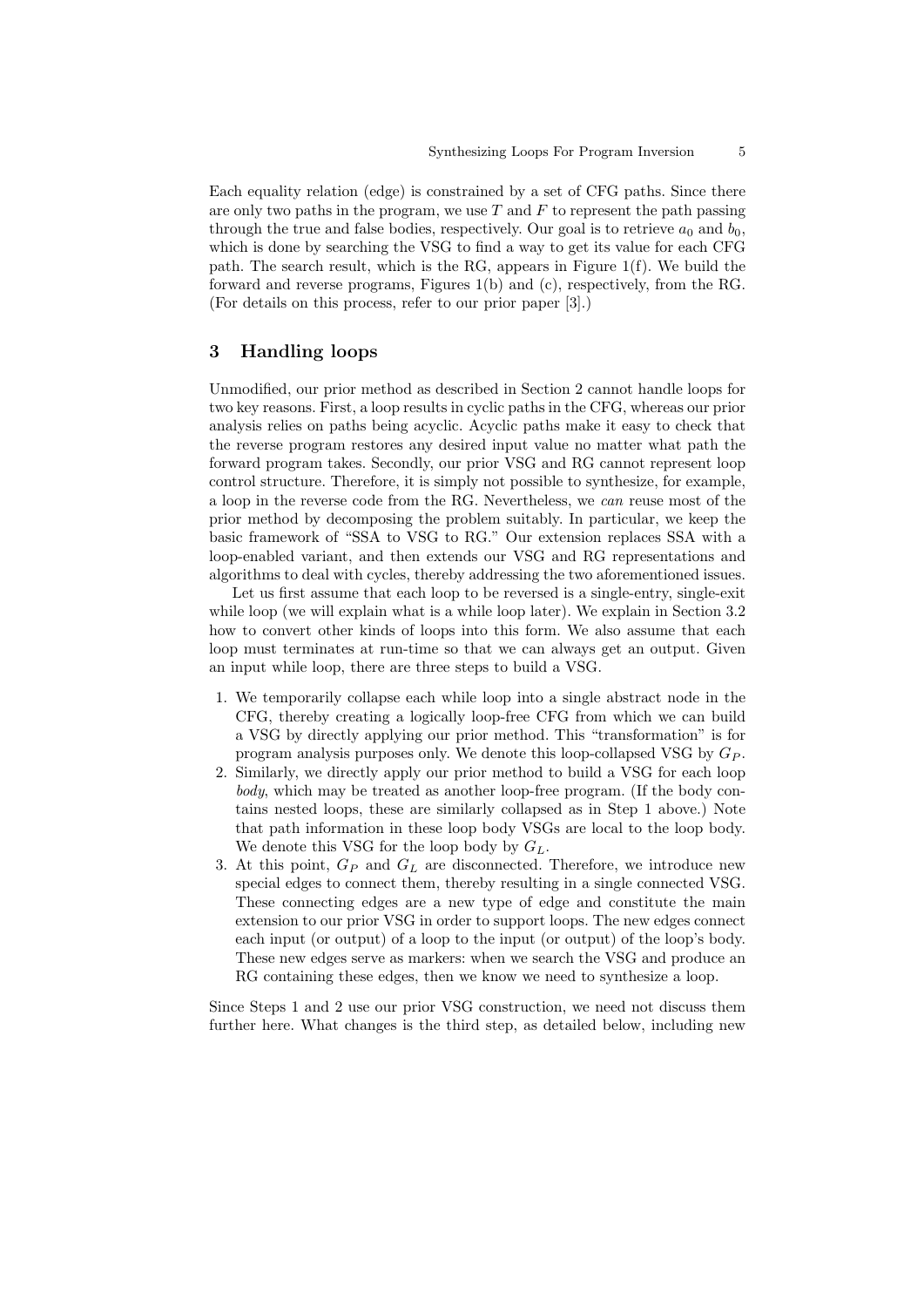VSG searching rules and new procedures for synthesizing loops from the search result (i.e., the RG).



Fig. 2. (a) The diagram of a while loop. (b) The CFG in loop-closed SSA form for a variable  $v$  modified in the loop.  $(c)$  Forward and reverse edges.

#### 3.1 Dealing with while loops

We first consider a while loop with the diagram shown in Figure 2(a). We further assume that  $A$  has no side-effects and that there are no escapes from  $B$ . Thus, the loop only exits from its entry.

Given such a while loop, we transform it into the *loop-closed SSA form* [9], illustrated in Figure 2(b). Loop-closed SSA differs from conventional loop-free SSA as follows. In conventional SSA, a special marker called a  $\phi$  function is placed in the CFG at the first program point where two distinct versions (definitions) of a variable, computed along different program paths, meet. In loop-closed SSA, if a value is defined inside of a loop and used outside of it, we place a special single entry  $\phi$  function at the *exit* of the loop. To distinguish this type of loop-specific  $\phi$ function from a conventional  $\phi$  function as used in loop-free programs, we denote the loop-specific form by the term  $\eta$  function, by convention [7]. Additionally, suppose a definition of a variable from outside the loop and a definition coming from a back-edge of the loop meet at a program point. Again, we create a  $\phi$ function marker here, and to distinguish it, we refer to it as a  $\mu$  function.

To see how these markers work, consider a variable  $v$  modified by a while loop; we now describe the corresponding loop-closed SSA form, which Figure 2(b) illustrates. Let  $v_{\text{in}}$  denote the input value of v before the loop executes, and  $v_{\text{out}}$ the output value of  $v$  after the loop executes. Next, let the input to the loop body be  $v_{\text{in}}^I$  and the output  $v_{\text{out}}^I$ . (The superscript I is intended to remind the reader that these are values associated with an *iteration* of the loop, as opposed to the values before and after the loop.) Then,  $v_{\text{in}}^I$  is defined by a  $\mu$  function as  $v_{\text{in}}^I = \mu(v_{in}, v_{out}^I)$ , and  $v_{\text{out}}$  is defined by a  $\eta$  function as  $v_{\text{out}} = \eta(v_{in}^I)$ . That is,  $v_{\text{in}}^I = \mu(v_{in}, v_{out}^I)$  indicates the program point at which v has either the initial value before the loop executes or the value produced by some iteration of the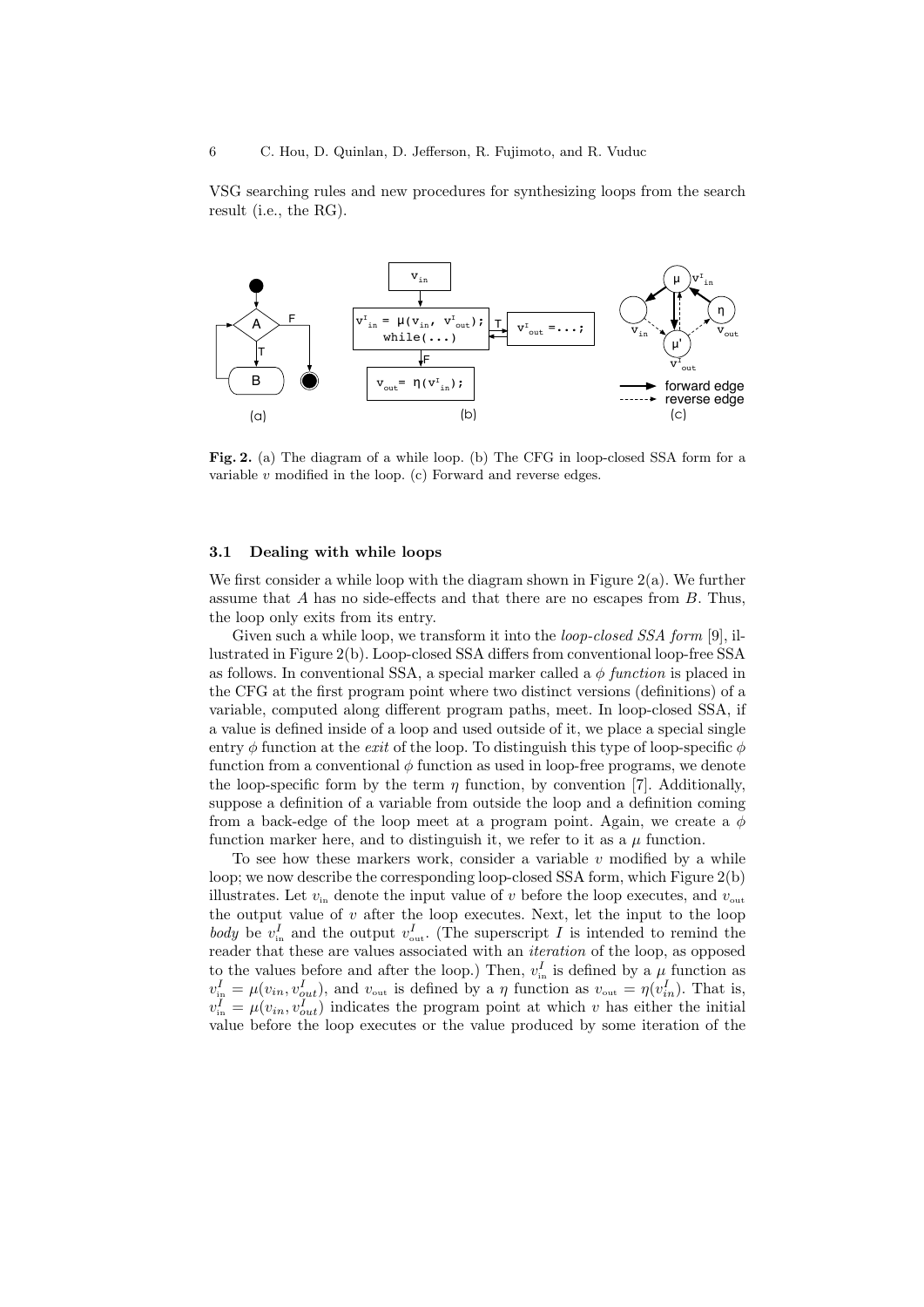loop; and  $v_{\text{out}} = \eta(v_{in}^I)$  indicates the program point at which v has the final value once the loop completes.

From this loop-closed SSA form, we wish to build a VSG that will express equality relations among the four SSA values,  $v_{\text{in}}$ ,  $v_{\text{out}}$ ,  $v_{\text{in}}^I$ , and  $v_{\text{out}}^I$ . This VSG result is shown in Figure 2(c). Recall that nodes in the VSG represent values, and edges the equality relations. There are four value nodes. The nodes  $v_{in}$  and  $v_{out}$ are part of the loop-collapsed  $G_P$ , and  $v_{\text{in}}^I$  and  $v_{\text{out}}^I$  belong to the loop body's  $G_L$ . The  $\mu$  and  $\eta$  functions indicate how to connect  $G_P$  and  $G_L$ . In particular, the three solid bold edges are associated with the dependences induced by executing the loop in the forward direction; we call these the *forward edges*, and a  $\mu$ node is incident to all three. The presence of these edges make it possible to obtain  $v_{\text{out}}$  by some path passing through  $G_L$ , and simultaneously indicate that a loop is present for subsequent code generation. Similarly, the three dashed edges are reverse edges associated with dependences induced in the reverse direction. These edges make it possible to obtain  $v_{\text{in}}$  by some path through  $G_L$ . Note that the reverse edges form a symmetry to the forward edges. From this symmetry, we define the node incident to all three reverse edges as a  $\mu'$  node. Later we will show how the search traverses these edges.

Having built the CFG, the next step is to search it, producing the RG result. Recall from Section 2 that we are given a set of target nodes whose values we wish to eventually compute from a starting set of available nodes. We search for a path from available nodes to target nodes; the subgraph representing paths is the RG, which is not necessarily unique. Our algorithm is similar to the one we have described previously [3], but for loops we need three additional search rules:

- During a search for a value, once a forward/reverse edge is selected, all edges in the other category cannot be chosen. This is because either a forward or a reverse loop will be built to retrieve the value.
- When the search reaches a  $\mu$  or  $\mu'$  node, it will be split into two sub-searches, in  $G_P$  and  $G_L$ , respectively, through the two outgoing forward or reverse edges. For example, in Figure 2(c), if the search reaches  $v_{\text{in}}^I$ , the algorithm begins two sub-searches beginning with  $v_{\text{in}}$  and  $v_{\text{out}}^I$ .
- During the search, the algorithm may form a directed cycle only in  $G_L$ ; furthermore, such a cycle must contain a forward or reverse edge between a  $\mu$  and  $\mu'$  node. Once a cycle is formed, the search in  $G_L$  is complete.

We build a while loop as either a forward or a reverse loop. Synthesizing such a while loop consists of synthesizing its body and predicate.

Building the loop body. The loop body in the reverse program is generated from the search result in  $G_L$ . For each variable we remove the edge between the  $\mu$  and  $\mu'$  nodes and hence remove the cycles, so that we can generate the loop body using our prior code generation algorithm [3].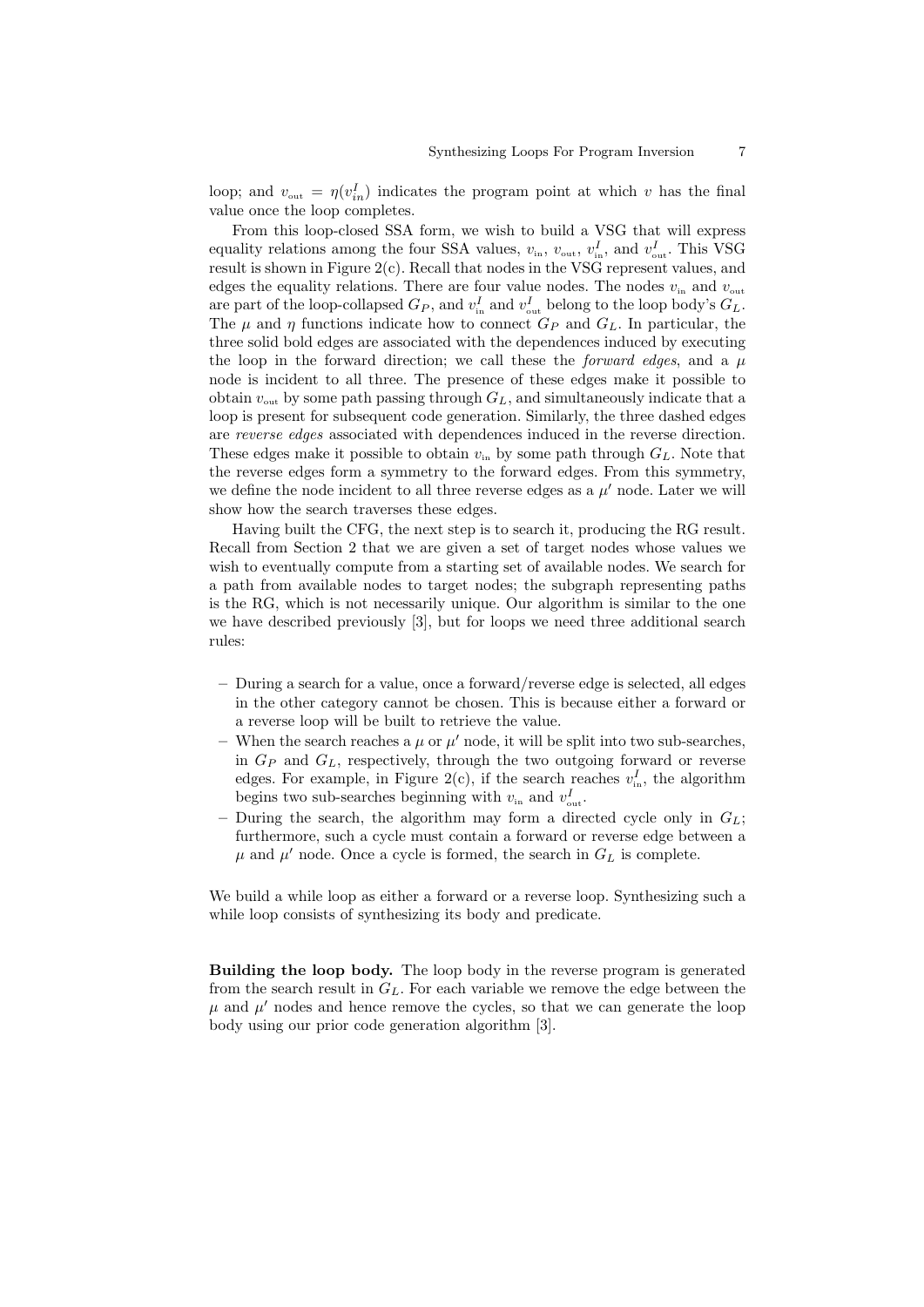Building the loop predicate. To guarantee that the generated loop has the same iterations at runtime as the original loop, we need to build a proper loop predicate. We propose three approaches to building a correct loop predicate. To illustrate those approaches, we temporarily introduce the following loop example. We assume that the omitted statements modify neither  $A[\]$  nor i.

```
i = 0;while (A[i] > 0) {
   /* ... */
    i = i + 2;}
```
– Approach 1: Building the same loop predicate as that in the original loop. To build this predicate, we need to retrieve each value in the predicate. A new search is needed to acquire those values, and the search result will be combined into the RG generated above. For the example above, we can build a loop below that has the same number of iterations as the original one. The omitted statements will be substituted by the loop body built above.

```
i = 0:
while (A[i] > 0) {
    /* ... */
    i = i + 2;}
```
– Approach 2: Building the loop predicate from a variable updated in the loop. Given a variable v and its four definitions:  $v_{\text{in}}$ ,  $v_{\text{in}}^I$ ,  $v_{\text{out}}^I$ , and  $v_{\text{out}}$ , if  $v_{\text{in}}^I \neq v_{\text{out}}$  in each iteration except the last definition of  $v_{\text{in}}^I$  (which is actually  $v_{\text{out}}$ ), and if we can retrieve  $v_{\text{in}}$  and  $v_{\text{out}}$  before the loop (hence we cannot retrieve them through the loop), and  $v_{\text{out}}^I$  in the loop, we can use them to build a while loop as:

$$
u := v_{in}; while (u \neq v_{out}) \ \{ \ / \ * \ update \ u \ * \ / \ \}
$$

Similarly, if  $v_{\text{out}}^I \neq v_{\text{in}}$  in each iteration, and  $v_{\text{in}}$  and  $v_{\text{out}}$  can be retrieved before the loop, and  $v_{\text{in}}^I$  can be retrieved in the loop, we can use them to build a while loop as:

$$
u := v_{out}; \; while (u \neq v_{in}) \ \{ \ / \ * \ update \ u \ * \ / \ \}
$$

In general, it is difficult to detect all variables satisfying the properties above. However, there are some special cases. One case is that of monotonic variables [12], which are monotonically strictly increasing or decreasing in each iteration. Another is that of induction variables, which are special monotonic variables that are relatively easier to recognize. In the above example, i is an induction variable. Assume its final value after the loop is i1 that is known, and then we can build the following loop with the predicate using i.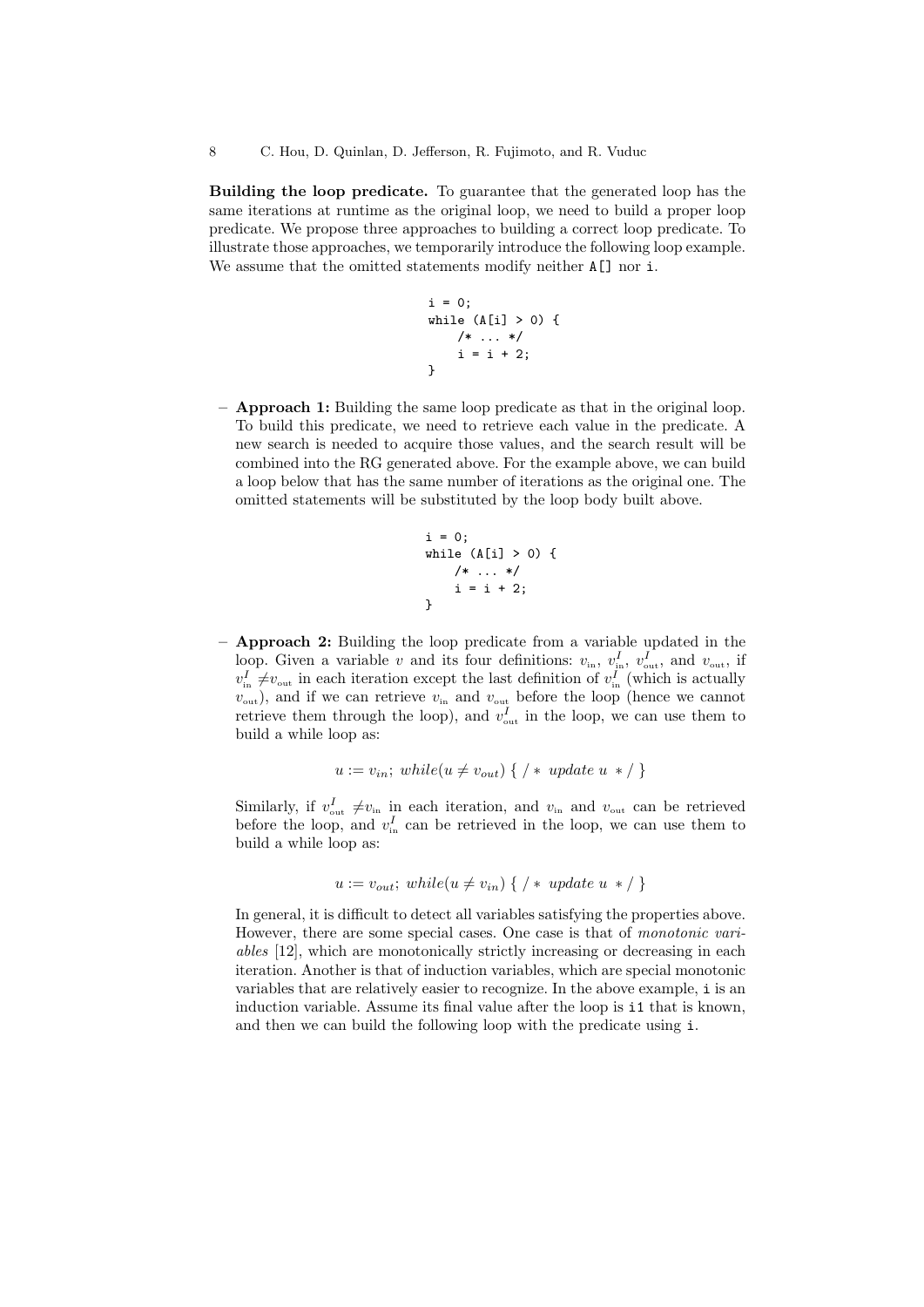```
i = 0;
while (i != i1) {
   /* ... */
    i = i + 2;}
```
– Approach 3: Instrumenting the original loop with a counter counting the number of iterations. The counter has the initial value zero and is incremented by one on each back edge of the loop. The final value of the counter is stored in the forward program and restored in the reverse program as the maximum value of another loop counter. This approach generally works if either of the above two approaches fail. However, it requires instrumentation (the counter), and therefore forces generation of a forward program. Below we show the instrumented loop in the forward program (left) and the generated loop in the reverse program (right) for the above example.

```
i = count = 0; restore(count);
while (A[i] > 0) { while (count > 0) {
  /* ... */ /* ... */
  i = i + 2; count = count - 1;
  count = count + 1; }
}
store(count);
```
We prioritize these approaches as follows. Applicability and state-saving cost are our main criteria. We prefer Approach 1 and 2 over 3. When either 1 or 2 apply, if no state-saving is required, we apply them. Otherwise, we try Approach 3 and choose the overall approach with the least cost.

As an example, suppose we apply this algorithm to the loop in Figure 3(a). Figure 3(b) shows its CFG in loop-closed SSA. The input is  $n_0$  and the output  $s_3$ . Our goal is to generate a reverse program that takes  $s_3$  as input and produces  $n_0$ . We build the VSG shown in Figure 3(c), with forward and reverse edges shown as bold and dashed edges, respectively. Note that the equality between  $n_3$  and 0 is acquired from solving constraints, a standard compiler technique, as discussed in Section 3.3.<sup>2</sup> The search result for value  $n_0$  is shown in Figure 3(d), from which we can build the loop body as  $\{ n = n + 1; \}$ .

Next, we build the loop predicate. In our example, because we wish to retrieve the initial value of  $n$ , we cannot use it to build the loop predicate. We can discover that  $s$  is a monotonic variable, and that both the initial and final values of  $s$ , which are 0 and  $s_3$ , respectively, are available. To get  $s_2$ , we search its value on the VSG and the search result is shown in Figure 3(e). As a result, we build the loop predicate from s and the reverse program is generated as below.

 $n = 0;$ 

<sup>&</sup>lt;sup>2</sup> For clarify, we remove the equality  $n_1 = s_2 - s_1$ , as this relation will not be used during the search.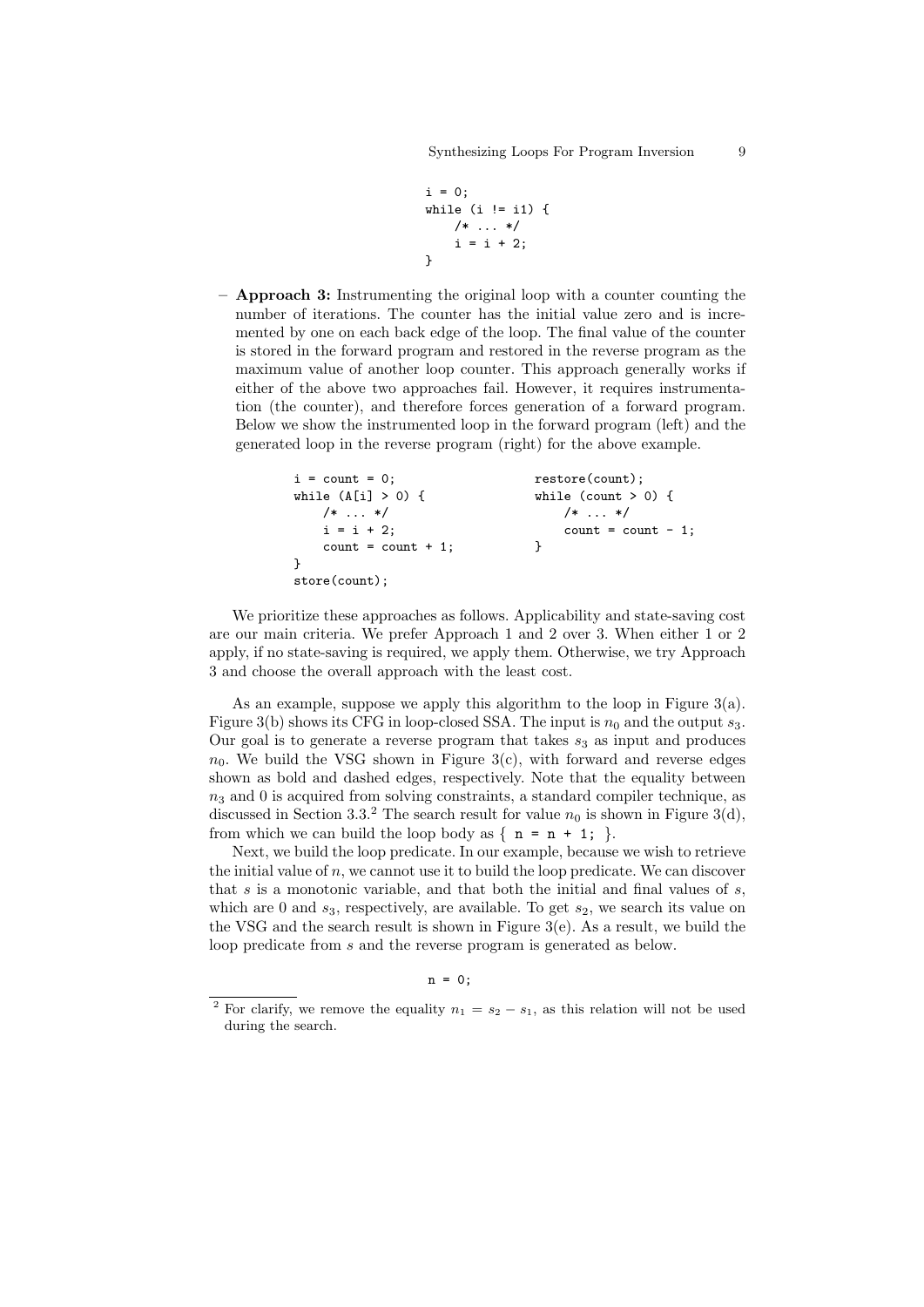

Fig. 3. (a) The program of our example. (b) The CFG in loop-closed SSA form. (c) The VSG. (d) The RG for retrieving  $n_3$ . (e) The RG for retrieving  $n_0$  and  $s_2$ .

while (s != 0) { n = n + 1; s = s - n; }

### 3.2 Dealing with loops other than while loops

In practice, the vast majority of loops have a single entry, which are called natural loops [5]. Loops with more than one entry are quite rare and can in fact be transformed into natural loops [5]. However, it is quite common that a loop has several exits. For example, in  $C/C++$  we may exit a loop early through break, return, or goto statements. Nevertheless, given a non-while natural loop, we can transform it to separate the last iteration from the loop;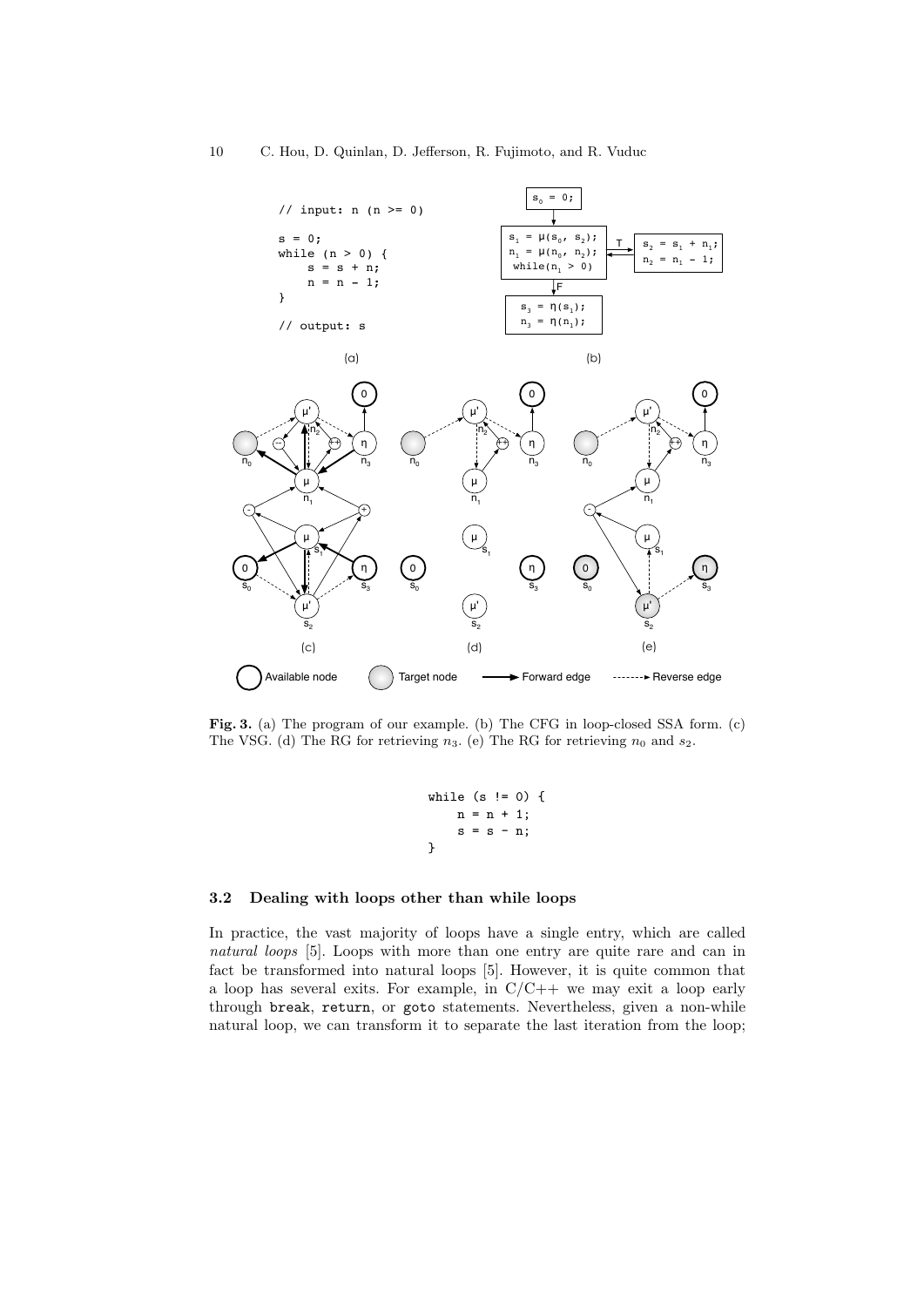then, the remaining iterations form a new while loop, and the last iteration will not belong to the loop and hence can considered with the control flows outside of the loop. We then process the new while loop as previously described. Note that this "transformation" is only applied to the CFG during the analysis, and not to the original program. As such, in the forward program  $P^+$  the last iteration and other iterations of each loop continue to share the same code.

Figure 4(a) shows a loop in a CFG, with a header (node 1) and two back edges  $(4\rightarrow)1$  and  $5\rightarrow1$ ). There are two different exits from this loop, which are nodes 6 and 7. Figure 4(b) shows the CFG of the transformed loop. This transformation is performed as follows.

In a natural loop, only the last iteration takes the exit, and any other iteration goes back to the loop header. Therefore, if the last iteration is peeled off from the loop, this loop will turn into a while loop. To implement this transformation, we create a new branch node with an unknown predicate that returns true if the next iteration is not the last one and *false* otherwise. Note that we will not build this predicate in the forward program. The new branch node turns over all in-edges of the loop header. Its true labeled out-edge will point to the loop header of a copy of the loop (node 1') with back edges but without exit edges, and all back edges are redirected to this new branch node making it a new loop header. Note that after removing exit edges it is possible that a previous branch node becomes a non-branch node (node 3', for example), which is fine because the removed branch edge will not be taken. Then, we can remove the (side effect free) predicates from those nodes. The edge labeled with *false* from the new branch node will point to the original loop header (node 1) and all back edges in the original loop are removed, since the last iteration won't take the back edge. The nodes from which the exit of the program is not reachable due to the back edge removal are removed (node 4 and 5, for example). Again the predicate is removed from a node once it is not a branch node anymore (node 2 and 3).



Fig. 4. (a) A loop in CFG with two back edges and two exits. (b) The CFG of the transformed loop.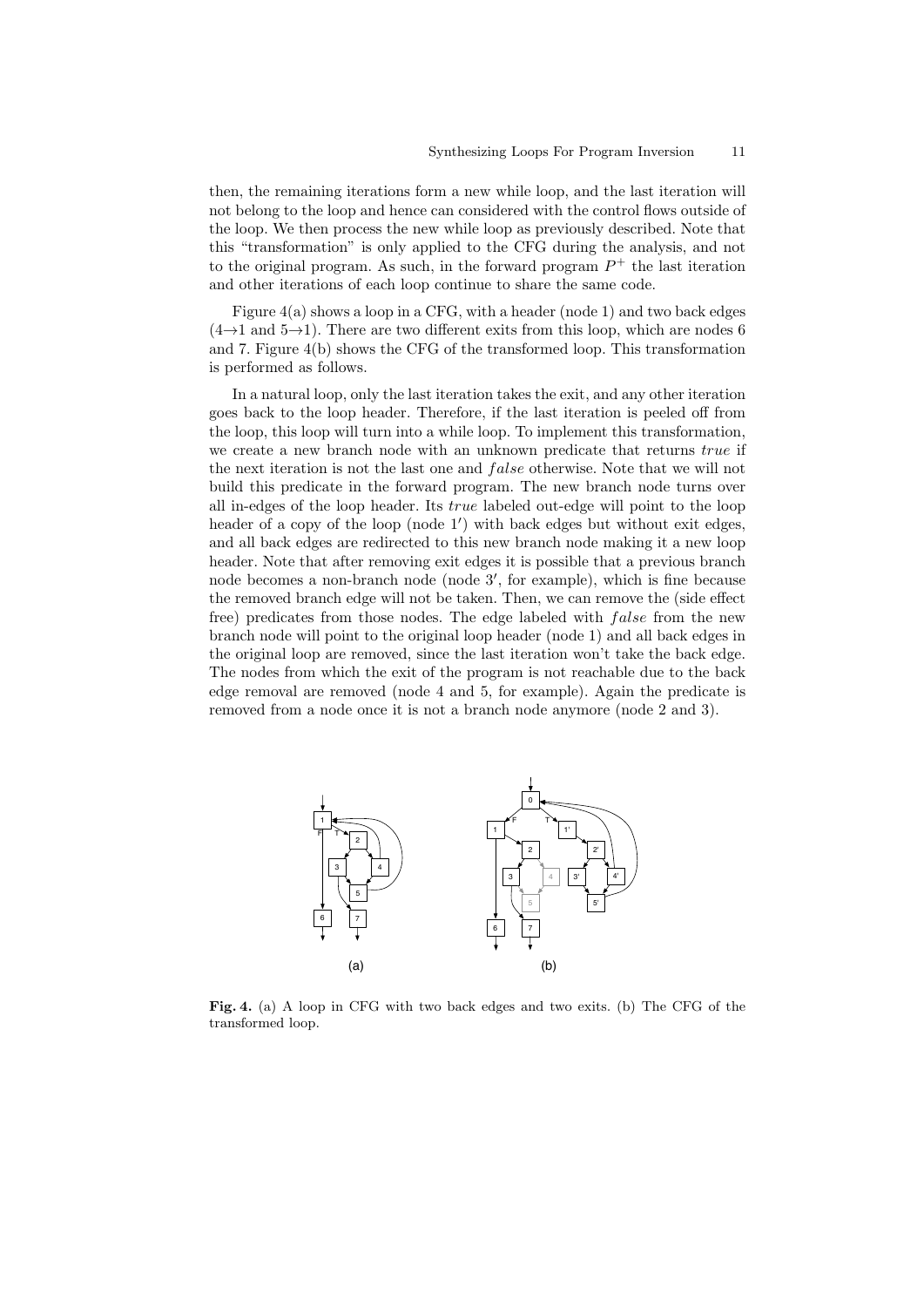12 C. Hou, D. Quinlan, D. Jefferson, R. Fujimoto, and R. Vuduc

After the transformation, all loops in the program become while loops and our method applies.

#### 3.3 Discussion

Equality from solving constraints. We use constraint solving to obtain any needed equalities. For example, if  $a > b$  and  $a \leq b$ , then  $a = b$ . This method is useful to get the final value of a loop counter. A typical example is shown below:

 $i = 0$ ; while  $(i < N) \{ ...; i = i + 1; \}$ 

where i is a loop counter incremented by one in each iteration, and  $N \geq 0$ . In Floyd-Hoare logic [6], the partial correctness of a while loop is governed by the following rule of inference [8]:

$$
\frac{\{C \wedge I\} \text{ body } \{I\}}{\{I\} \text{ while } (C) \text{ body } \{\neg C \wedge I\}}
$$

where  $C$  is the while condition, and  $I$  is a loop invariant, which is informally defined as a statement of the conditions that should be true on entry into a loop and are guaranteed to remain true on every iteration of the loop. In this example, we choose  $i \leq N$  as a loop invariant. After replacing C and I with  $i \leq N$  and  $i \leq N$ , the postcondition at the end of the loop  $\{\neg C \wedge I\}$  becomes  $\neg (i < N) \land i \leq N$ , from which we get  $i = N$ .

Rebuilding control flows for the reverse program. In our prior work [3], we record the runtime control flow paths in the forward program using a bit vector. Specifically, a bit is used to record which path is taken at each two-way branch node. The bit vector is stored at the end of the forward program and is used to rebuild the control flows in the reverse program. This method has both low time and space overhead. However, for program with loops, recording control flows in each iteration of a loop may bring considerable space overhead.

To avoid this overhead, we found that we could calculate the control flows instead of storing and restoring them. Basically, there are two ways to do that. First, for a predicate in the original program, we can recover all values used in the predicate in the reverse program, then use those values to produce the result of the predicate. Second, if there is a  $\phi$  function defined at a join node in the original program as  $v_2 = \phi(v_0, v_1)$ , and  $v_0$  and  $v_1$  cannot have the same value, then if we can get the value range of  $v_0$  or  $v_1$  and retrieve the value of  $v_2$ , we can build a predicate by checking if the value of  $v_2$  is in the value range of  $v_0$  or  $v_1$ . More details will be introduced in our future publications.

### 4 Conclusion and future work

With our loop handling methods, Backstroke can now handle a variety of programs that operate on scalar variables. The next major direction for this work